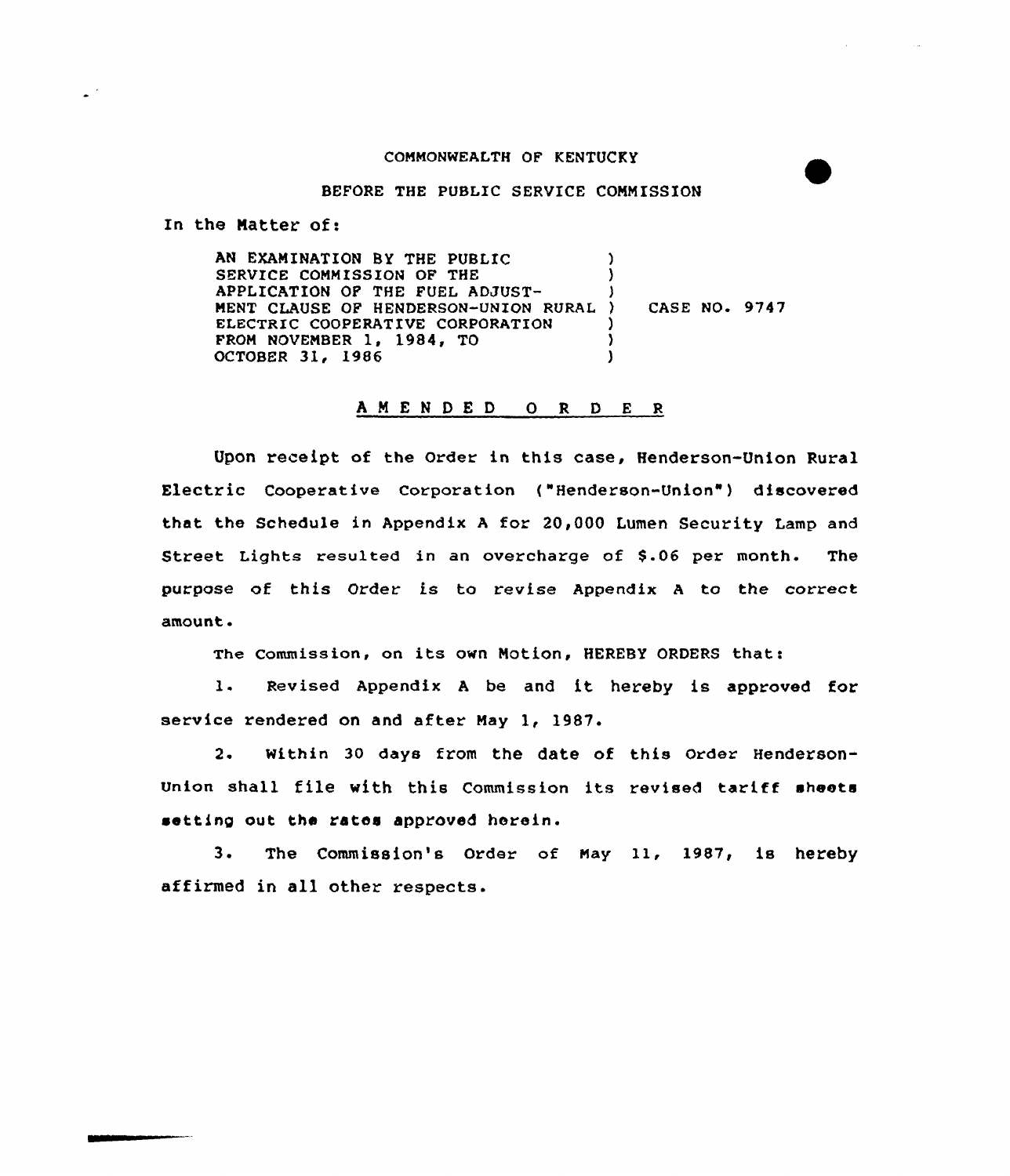Done at Frankfort, Kentucky, this 29th day of May, 1987.

PUBLIC SERVICE COMMISSION

 $\prime\,\mathcal{L}$ Chairman  $\frac{1}{2}$ Vice Chairman

**ATTEST:** 

 $\hat{C}$  , and  $\hat{C}$  , and  $\hat{C}$  , and  $\hat{C}$  , and  $\hat{C}$  , and  $\hat{C}$  , and  $\hat{C}$  , and  $\hat{C}$  , and  $\hat{C}$ 

Executive Director